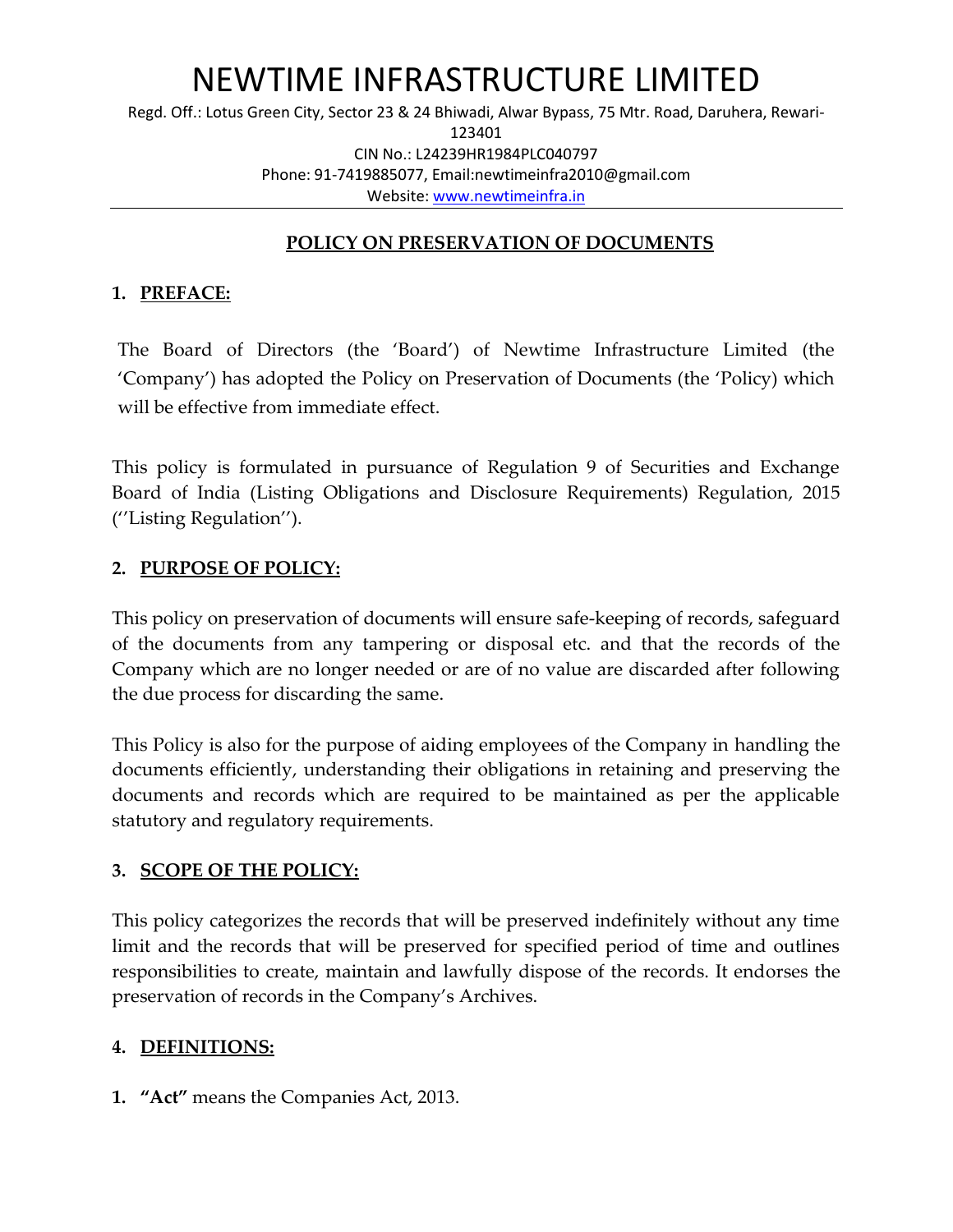Regd. Off.: Lotus Green City, Sector 23 & 24 Bhiwadi, Alwar Bypass, 75 Mtr. Road, Daruhera, Rewari-123401 CIN No.: L24239HR1984PLC040797 Phone: 91-7419885077, Email:newtimeinfra2010@gmail.com Website: [www.newtimeinfra.in](http://www.newtimeinfra.in/)

- **2. "Applicable Law"** means any law, rules, circulars, guidelines or standards issued by Securities Exchange Board of India, Ministry of Corporate Affairs and The Institute of Company Secretaries of India or such other statutory laws/regulations as applicable under which the preservation of the Documents has been prescribed.
- **3. "Authorized Person"** means head of respective departments or functional heads for the time being.
- **4. "Company"** means **"Newtime Infrastructure Limited";**
- **5. "Board"** means the Board of Directors of the Company;
- **6. "Key Managerial Personnel"** means Managing Director, Chief Executive Officer (CEO), Chief Finance Officer (CFO) and Company Secretary of the Company;
- **7. "Listing Regulations"** means the Securities and Exchange Board of India (Listing Obligations and Disclosure Requirements) Regulations, 2015;
- **8. "Policy"** means this Policy of Preservation of Documents of the Company;
- **9. "Record"** in relation to this policy includes
	- **a.** 'books and papers' as defined in clause 12 of section 2 of the Companies Act, 2013;
	- **b.** 'books of accounts' as defined in clause 13 of section 2 of the Companies Act, 2013;
	- **c.** 'documents' as defined in clause 36 of section 2 of the Companies Act, 2013;
	- **d.** 'Registers' as defined in clause 74 of section 2 of the Companies Act, 2013.
- **10. "Document(s)"** refers to papers, notes, agreements, notices, advertisements, requisitions, orders, declarations, forms, correspondence, minutes, indices, registers and or any other record, required under or in order to comply with the requirements of any Applicable Law, whether issued, sent, received or kept in pursuance of the Act or under any other law for the time being in force or otherwise, maintained on paper or in Electronic Form and does not include multiple or identical copies.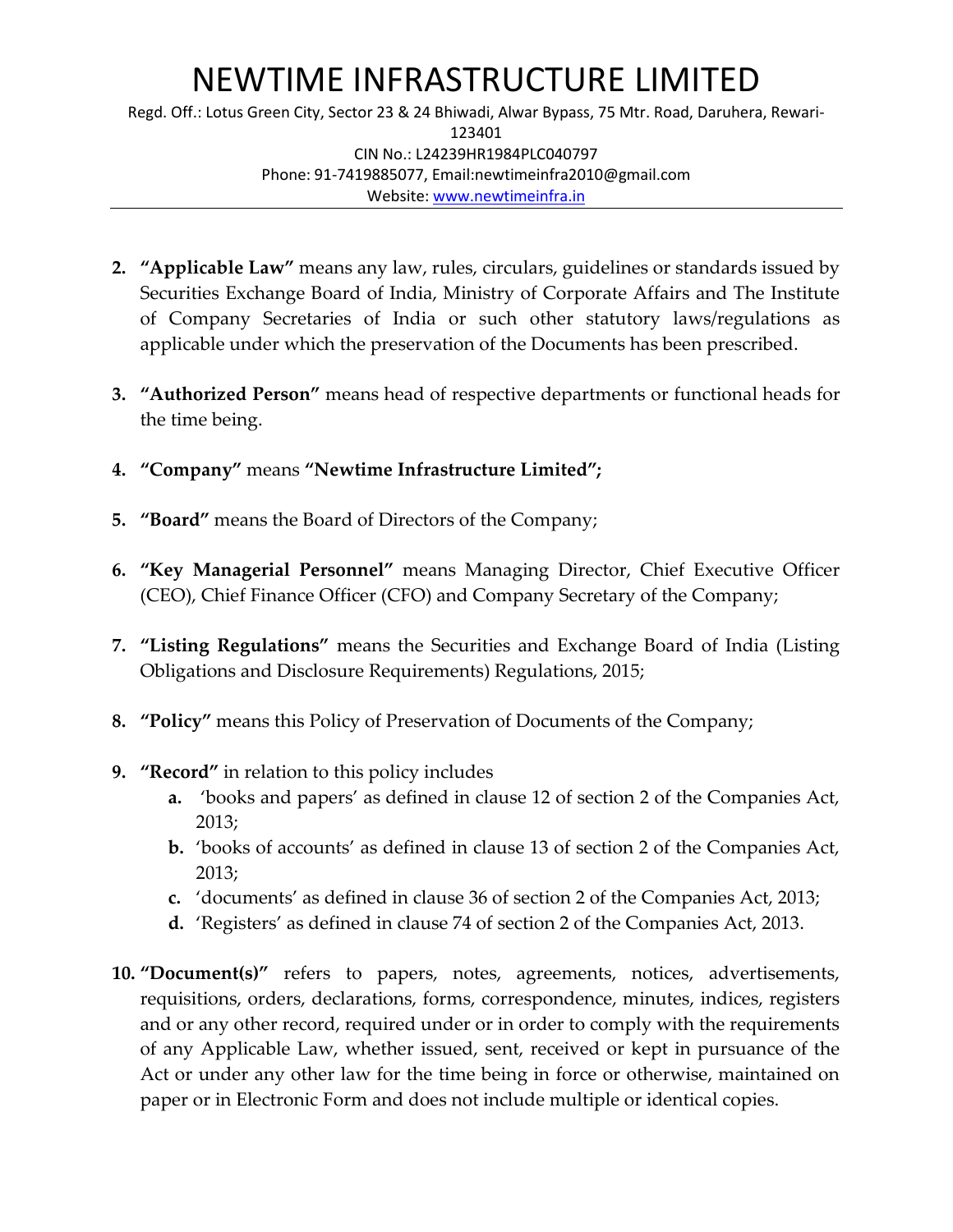Regd. Off.: Lotus Green City, Sector 23 & 24 Bhiwadi, Alwar Bypass, 75 Mtr. Road, Daruhera, Rewari-123401 CIN No.: L24239HR1984PLC040797 Phone: 91-7419885077, Email:newtimeinfra2010@gmail.com Website: [www.newtimeinfra.in](http://www.newtimeinfra.in/)

- **11. "Electronic Record(s)"** means the electronic record as defined under clause (t) of sub section of section 2 of the Information Technology Act, 2000.
- **12. "Electronic Form"** means any contemporaneous electronic device such as computer, laptop, compact disc, floppy disc, space on electronic cloud, or any other form of storage and retrieval device, considered feasible, whether the same is in possession or control of the Company or otherwise the Company has control over access to it.
- **13. "Maintenance"** means keeping Documents, either physically or in Electronic Form.
- **14. "Preservation"** means to keep in good order and to prevent from being altered, damaged or disposed or shall also be capable of being archived or retrieved.

Any other term not defined herein shall have the same meaning as ascribed to it under the Companies Act, 2013, Listing Agreement, Listing Regulations framed by the Securities Exchange Board of India or any other relevant regulation/legislation applicable to the Company.

### **5. OBJECTIVE OF THE POLICY:**

This Policy mechanism provides the comprehensive framework for preservation of documents for a specified period of time to achieve the following objectives:

- a) Effective corporate governance and risk management;
- b) Effective information management to support the work of the administrations and provision of continued access to it at times when needed;
- c) Systematic disposal/destruction of Company's non-current records that have outlived their administrative usefulness.
- d) Identification of the Company's records that are of continuing administrative and historical value to warrant their transfer to and preservation in the Company's Archives.

## **6. CLASSIFICATION OF RECORDS & DOCUMENTS:**

Based on the requirement & for the purpose of achieving the above objectives and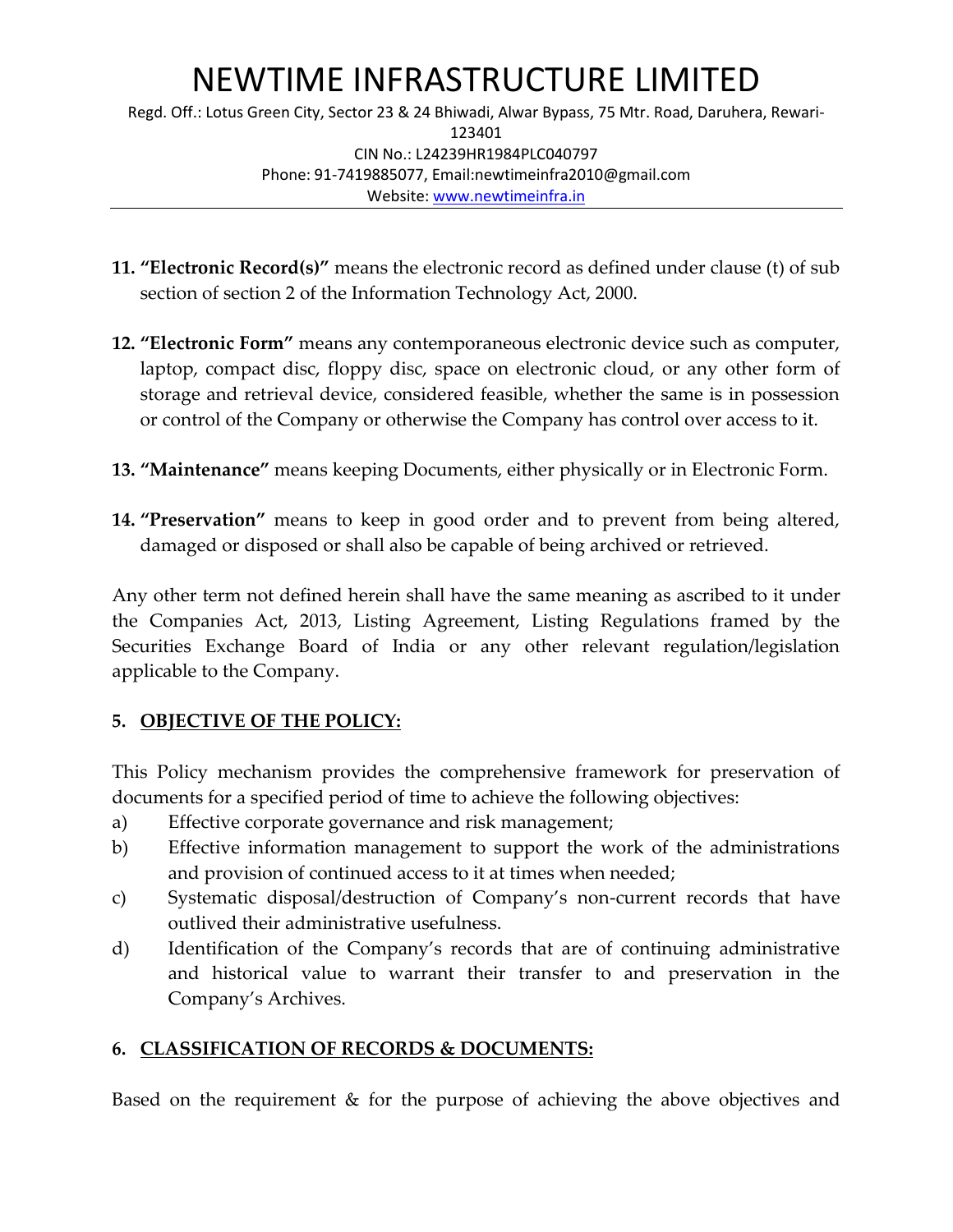Regd. Off.: Lotus Green City, Sector 23 & 24 Bhiwadi, Alwar Bypass, 75 Mtr. Road, Daruhera, Rewari-123401 CIN No.: L24239HR1984PLC040797 Phone: 91-7419885077, Email:newtimeinfra2010@gmail.com Website: [www.newtimeinfra.in](http://www.newtimeinfra.in/)

effective management, the period for which the records of the Company shall be maintained have been classified into two categories:

1. The documents of a permanent nature (listed in **Annexure 1**) shall be maintained and preserved permanently by the Company subject to the modifications, amendments, additions, deletions or any changes made therein from time to time;

Provided that all such modifications, amendments, additions, deletions in the documents shall also be preserved permanently by the Company.

2. The documents to be maintained and preserved for a specified time period after completion of the relevant transactions (listed in **Annexure-2)** shall be preserved by the Company for a term not less than eight years after completion of the relevant transactions subject to the modifications, amendments, additions, deletions or any changes made therein from time to time;

Provided that all such modifications, amendments, additions or deletions in the documents shall also be preserved for a term not less than eight years;

Provided further that the Company may keep the documents as specified above in an electronic mode.

While prescribing different time periods for preservation of records, the following aspects have been taken into account:

- (a) Compliance with statutory and regulatory requirements.
- (b) Requirements of SEBI/RBI/MCA officials to have access to certain records.
- (c) Requirements of internal and external auditors to have access to certain records.

**The documents or records not covered by this Policy shall be maintained by the Company for the time period specified for their preservation under any statute or regulation, for the time being in force.**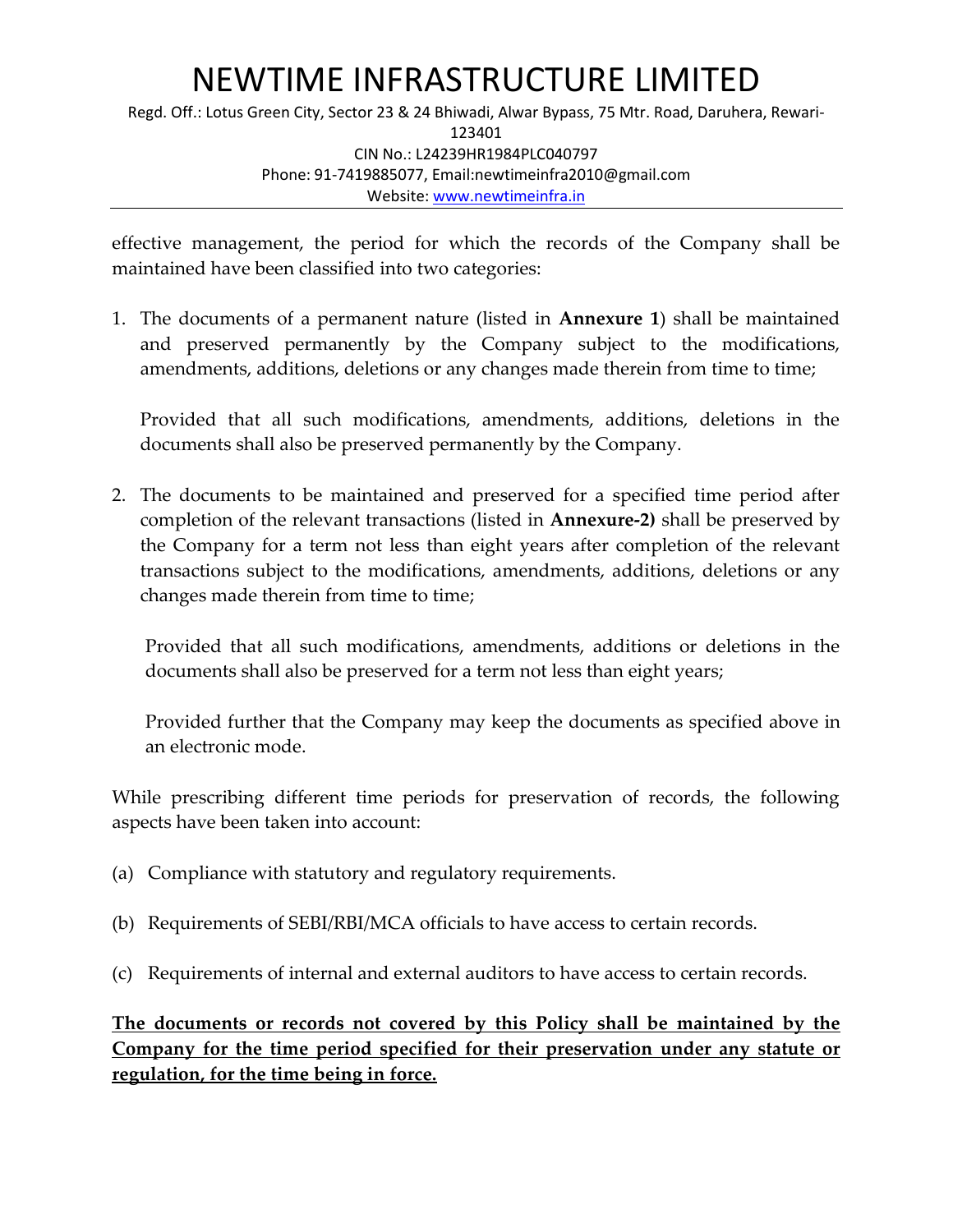Regd. Off.: Lotus Green City, Sector 23 & 24 Bhiwadi, Alwar Bypass, 75 Mtr. Road, Daruhera, Rewari-123401 CIN No.: L24239HR1984PLC040797 Phone: 91-7419885077, Email:newtimeinfra2010@gmail.com Website: [www.newtimeinfra.in](http://www.newtimeinfra.in/)

This Policy applies to the records & documents maintained by the Company in any format or medium.

## **7. LOCATION OF RECORDS:**

As mandated by the Companies Act, 2013 or under any other statute, certain records shall be located at the registered office of the Company. The records for which no specific place has been specified under any statute may be maintained at the corporate office of the Company or at any other place as may be, decided by the officers of the Company considering their utilization and usefulness.

### **8. AUTHORITY AND RESPONSIBILITY:**

Directors of the Company shall be responsible to deal with the records according to the time frame prescribed in the Policy for their preservation.

The respective Departmental Heads of the Company shall be responsible for maintenance, preservation and disposal of documents in respect of the areas of operations falling under the charge of each of them, in terms of this policy.

### **9. MODES OF PRESERVATION:**

- 1. The Documents may be preserved in
- a. Physical form or
- b. Electronic Form.
- 2. The officer of the Company required to preserve the Document shall be Authorized Person who is generally expected to observe the compliance of requirements of Applicable Law.
- 3. The preservation of Documents should be such as to ensure that there is no tampering, alteration, destruction or anything which endangers the content, authenticity, utility or accessibility of the Documents.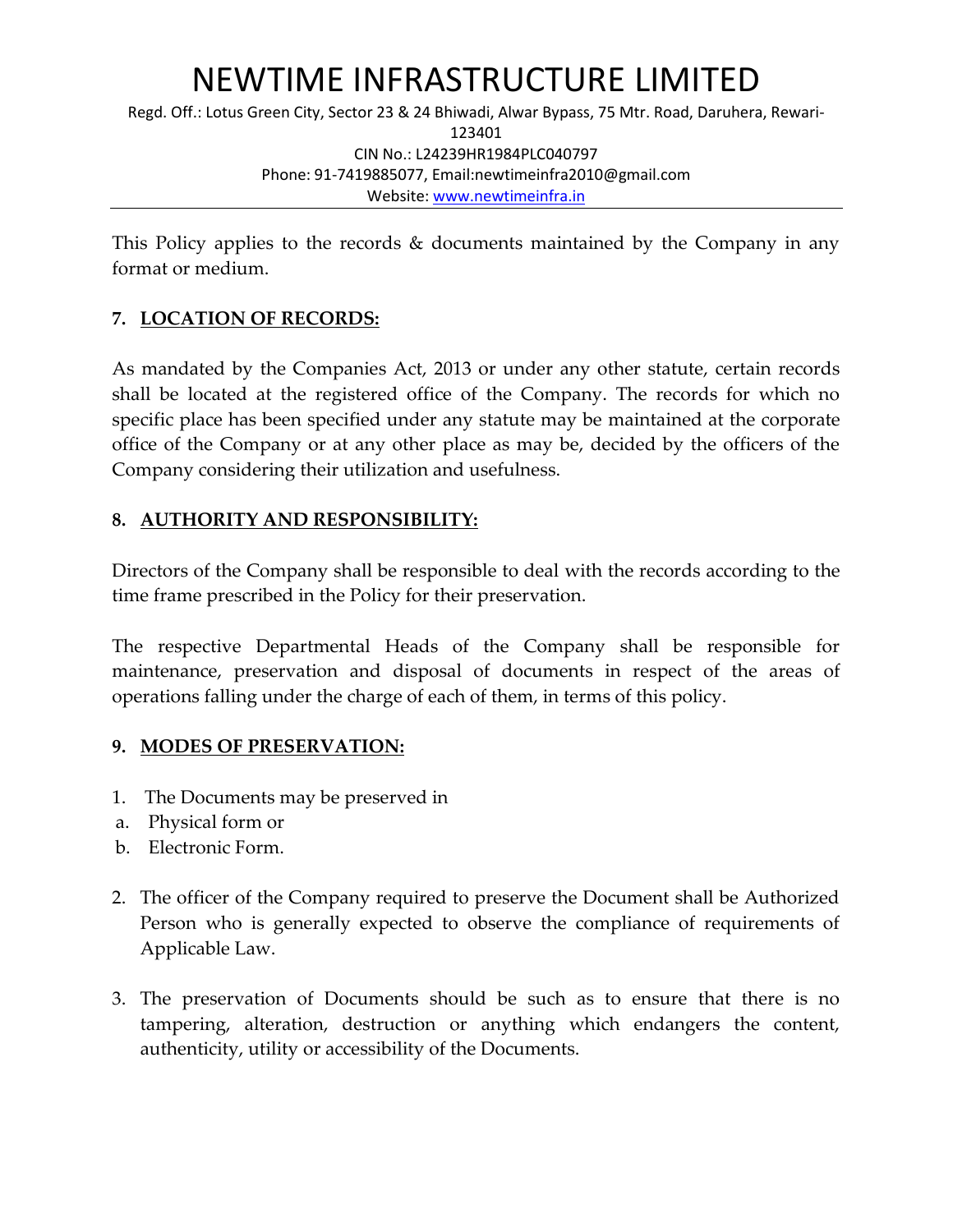Regd. Off.: Lotus Green City, Sector 23 & 24 Bhiwadi, Alwar Bypass, 75 Mtr. Road, Daruhera, Rewari-123401 CIN No.: L24239HR1984PLC040797 Phone: 91-7419885077, Email:newtimeinfra2010@gmail.com Website: [www.newtimeinfra.in](http://www.newtimeinfra.in/)

4. The preserved Documents must be accessible at all reasonable times. Access may be controlled by Authorized Person with preservation, so as to ensure integrity of the Documents and prohibit unauthorized access.

### **10. CUSTODY OF THE DOCUMENTS:**

Subject to the Applicable Law, the custody of the Documents shall be with the Authorized Person. Where the Authorized Person tenders resignation or is transferred from one location of the Company to another, such Person shall hand over all the relevant Documents, lock and key, access control or password, or Company Disc, other storage devices or such other Documents and devices in his possession under the Policy to the person who have take charge of department head.

## **11. AUTHORITY FOR APPROVAL OF POLICY:**

The Board shall have the authority for approval of this policy in pursuance to the Regulations. This authority has been granted *via* the Regulations.

## **12. AUTHORITY TO MAKE ALTERATIONS TO THE POLICY:**

The Board is authorized to make such alterations to this Policy as considered appropriate, subject, however, to the condition that such alterations shall be in consonance with the provisions of the Acts and Regulations.

### **13. DISPOSAL OF DOCUMENTS:**

- 1. Destruction as a normal administrative practice usually occurs because the records are duplicated, unimportant or for short term use only. This applies to both Physical and Electronic Documents.
- 2. The temporary Documents, excluding the Current Document(s) shall be disposed after the relevant or prescribed period, by the Authorized Person in whose custody the Documents are stored, after the prior approval of the Board or any other authority as required under the Applicable Law pursuant to which the Documents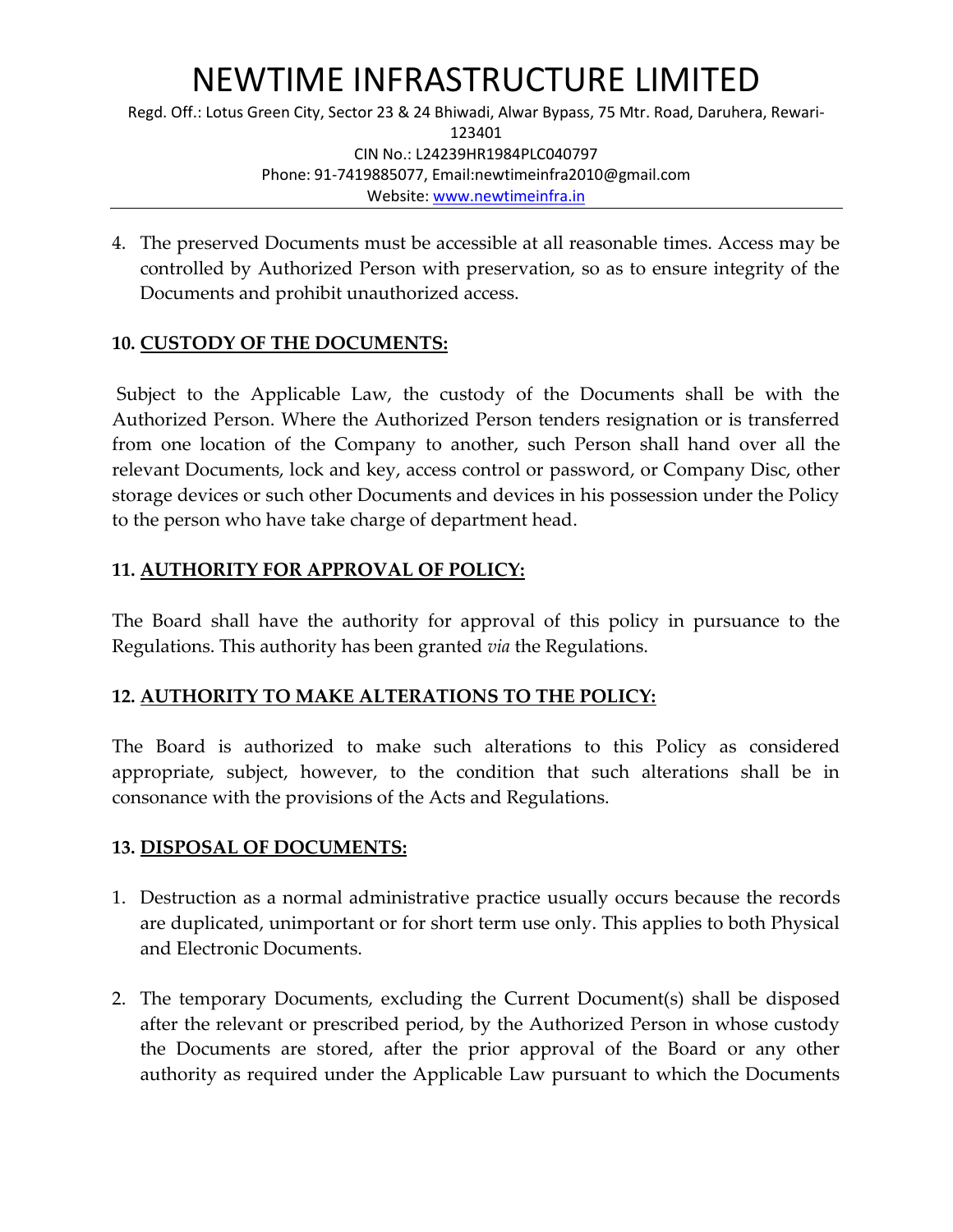Regd. Off.: Lotus Green City, Sector 23 & 24 Bhiwadi, Alwar Bypass, 75 Mtr. Road, Daruhera, Rewari-123401 CIN No.: L24239HR1984PLC040797 Phone: 91-7419885077, Email:newtimeinfra2010@gmail.com Website: [www.newtimeinfra.in](http://www.newtimeinfra.in/)

have been preserved. The categories of Documents may be disposed as normal administrative practices are listed in Annexure 2.

- 3. A register of the Documents disposed shall also be maintained. It shall state the brief particulars of the Documents disposed, date of approval for disposal of records, date of disposal/destruction and the mode of destruction.
- 4. The entries in the register shall be authenticated by the Authorized Person.

## **The format of the register shall be in accordance with Annexure 3.**

## **14. AUTHENTICITY:**

Where a Document is being maintained both in physical form and in Electronic form, the authenticity with reference to the physical form should be considered for every purpose.

### **15. INTERPRETATION:**

In any circumstance where the terms of this policy differ from any existing or newly enacted law, rule, Regulation or standard governing the Company, the law, rule, Regulation or standard will take precedence over these policies and procedures until such time as this policy is changed to conform to the law, rule, Regulation or standard.

### **16. RECORD APPRAISAL:**

The Company shall at regular intervals carry out the appraisal of the records & documents preserved as per this Policy. The purpose of the appraisal process shall be to ensure that the records & documents are examined at the appropriate time to determine (i) whether or not they are worthy of archival preservation; (ii) whether they need to be retained for a longer period as they are still in use; or (iii) whether they should be disposed. The appraisal of records shall be undertaken only after the approval of the key managerial personnel.

## **17. COMMUNICATION:**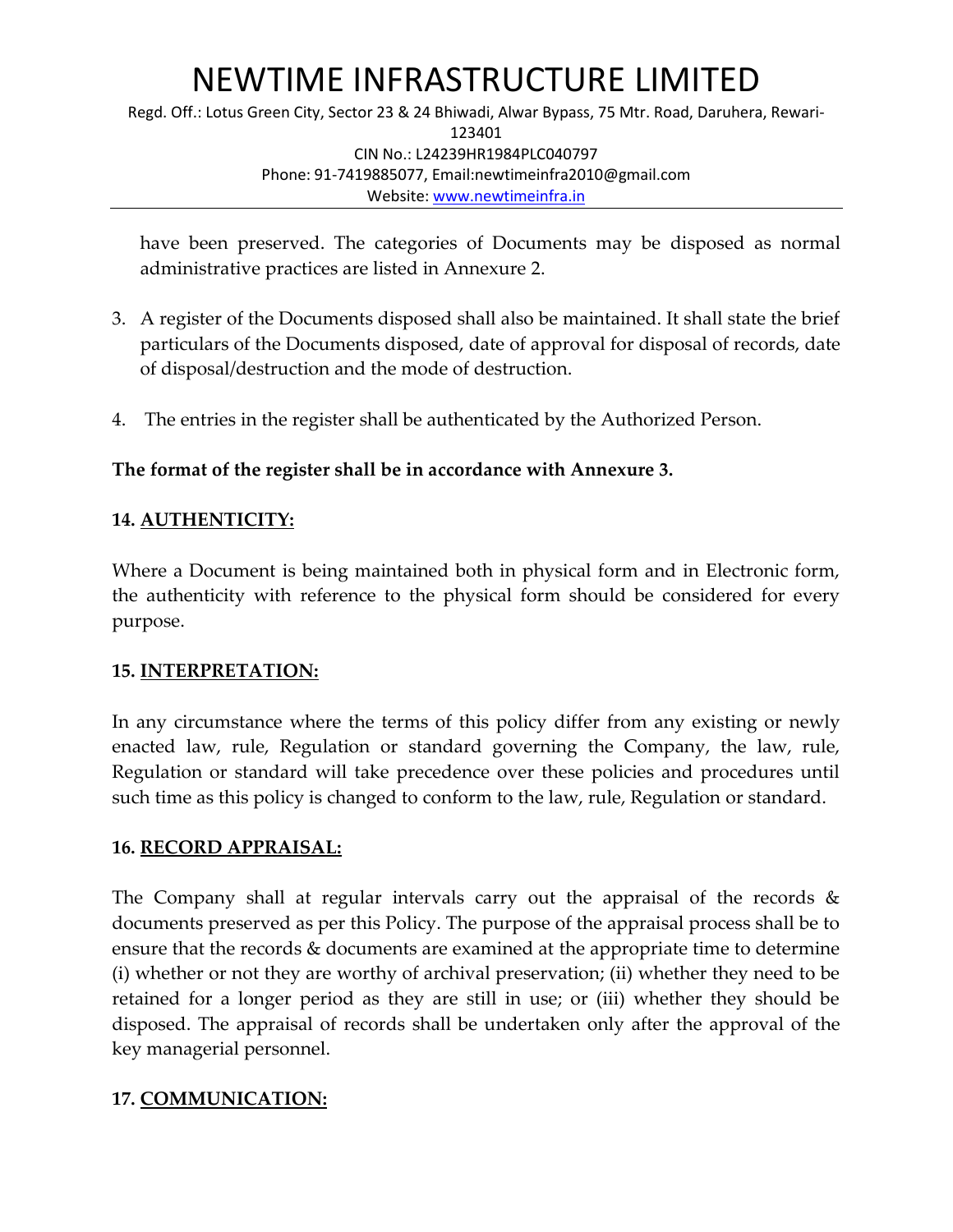Regd. Off.: Lotus Green City, Sector 23 & 24 Bhiwadi, Alwar Bypass, 75 Mtr. Road, Daruhera, Rewari-

123401

CIN No.: L24239HR1984PLC040797 Phone: 91-7419885077, Email:newtimeinfra2010@gmail.com

Website: [www.newtimeinfra.in](http://www.newtimeinfra.in/)

Copy of this policy duly approved by the Board shall be circulated among all the respective department heads of the Company for their necessary action. The new employees shall be informed about the policy by the Human Resource and Administration department. This policy as amended from time to time shall be made available at the notice board of the Company for all the employees, whether existing or new.

#### **ANNEXURE – 1**

#### **Records to be preserved permanently**

| Item | Records/Documents                                                            |  |  |  |  |  |
|------|------------------------------------------------------------------------------|--|--|--|--|--|
| No.  |                                                                              |  |  |  |  |  |
| 1.   | Certificate of Incorporation                                                 |  |  |  |  |  |
| 2.   | Certificate for Commencement of Business                                     |  |  |  |  |  |
| 3.   | Memorandum and Articles of Association                                       |  |  |  |  |  |
| 4.   | Agreements made by the Company with Stock Exchanges, Depositories, etc.      |  |  |  |  |  |
|      | Minute Books of General Meetings, Board and Committee Meetings as per        |  |  |  |  |  |
| 5.   | Companies Act, 2013                                                          |  |  |  |  |  |
| 6.   | Register and Index of Members, debenture-holders, or other security holders, |  |  |  |  |  |
|      | if any                                                                       |  |  |  |  |  |
| 7.   | Register of Contracts as per Companies Act, 2013                             |  |  |  |  |  |
| 8.   | Register of Charges as per Companies Act, 2013                               |  |  |  |  |  |
| 9.   | Register of Investments as per Companies Act, 2013                           |  |  |  |  |  |
| 10.  | Files relating to premises viz. Title Deeds/Lease Deeds of owned             |  |  |  |  |  |
|      | premises/land and building, etc. and related Ledger / Register               |  |  |  |  |  |
| 11.  | Authorization / licenses obtained from any statutory authorities             |  |  |  |  |  |
| 12.  | Policies of the Company framed under various regulations                     |  |  |  |  |  |
| 13.  | Register of disposal of records                                              |  |  |  |  |  |
| 14.  | Certificates obtained from various statutory authorities                     |  |  |  |  |  |
| 15.  | Such other records as may be required under any law from time to time        |  |  |  |  |  |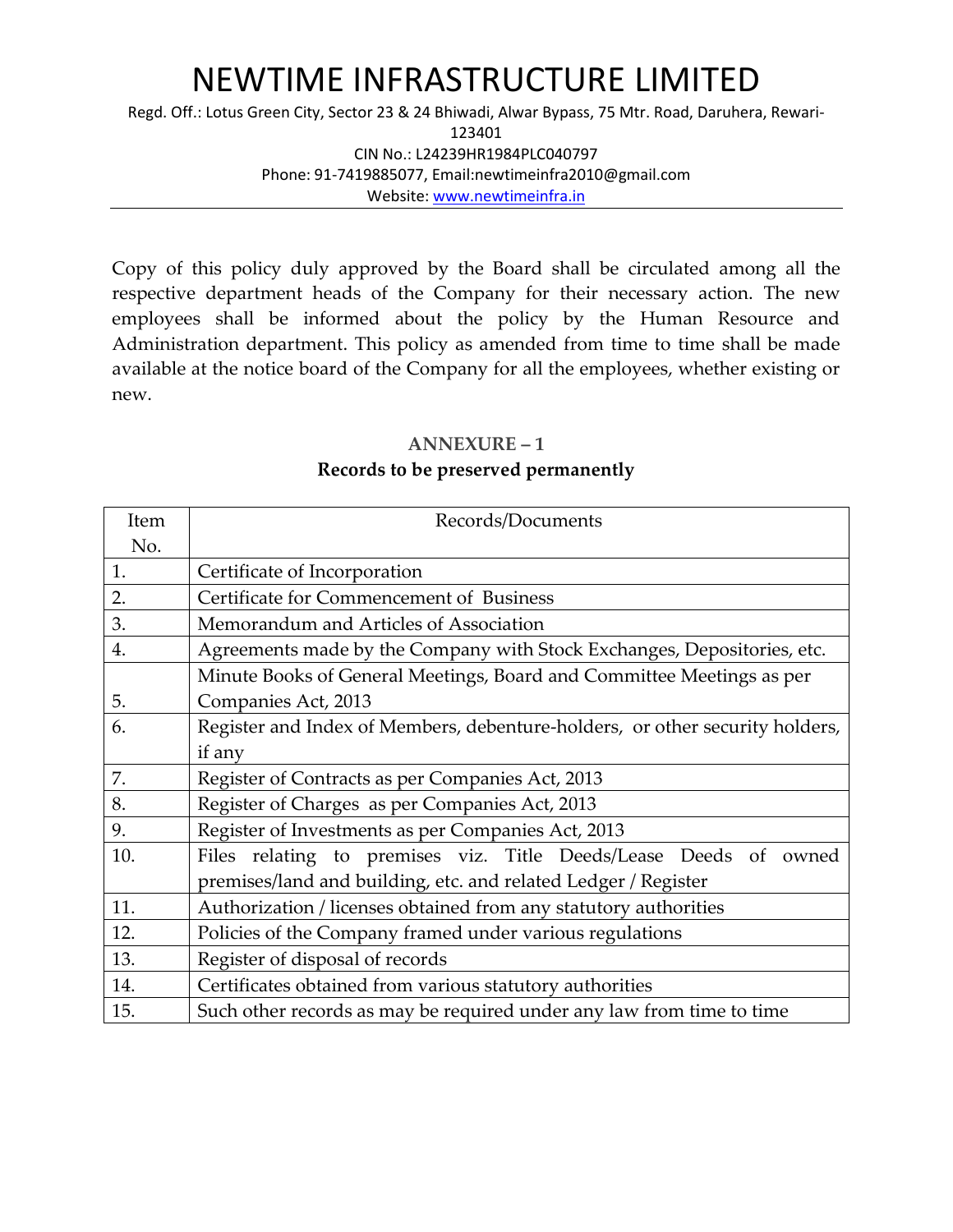Regd. Off.: Lotus Green City, Sector 23 & 24 Bhiwadi, Alwar Bypass, 75 Mtr. Road, Daruhera, Rewari-

123401

CIN No.: L24239HR1984PLC040797

Phone: 91-7419885077, Email:newtimeinfra2010@gmail.com

Website: [www.newtimeinfra.in](http://www.newtimeinfra.in/)

#### **ANNEXURE – 2**

## **Records to be preserved for minimum period of eight years**

| Item | <b>Record/Documents</b>                                                         |  |  |  |  |  |
|------|---------------------------------------------------------------------------------|--|--|--|--|--|
| No.  |                                                                                 |  |  |  |  |  |
| 2.   | Register of Inter Corporate Loans and Investments as per the                    |  |  |  |  |  |
|      | Companies Act, 2013                                                             |  |  |  |  |  |
| 3.   | Annual Returns as per Companies Act, 2013                                       |  |  |  |  |  |
| 4.   | Register of Deposits as per Companies Act, 2013                                 |  |  |  |  |  |
| 5.   | Register of Allotment (from the date of each allotment) as per Companies        |  |  |  |  |  |
|      | Act, 2013                                                                       |  |  |  |  |  |
| 6.   | Annual financial statements including:                                          |  |  |  |  |  |
|      | - Annual accounts                                                               |  |  |  |  |  |
|      | - Director's report                                                             |  |  |  |  |  |
|      | - Auditor's report including Secretarial Auditor's report / Cost Auditor's      |  |  |  |  |  |
|      | Report                                                                          |  |  |  |  |  |
| 7.   | Vouchers / Voucher register and books of accounts as defined under sub-         |  |  |  |  |  |
|      | section 13 of section 2 of the Companies Act, 2013                              |  |  |  |  |  |
| 8.   | Income Tax Returns filed under Income Tax Act, 1961                             |  |  |  |  |  |
| 9.   | All notices in form MBP - 1 received from Directors and KMPs alongwith any      |  |  |  |  |  |
|      | amendment thereto.                                                              |  |  |  |  |  |
| 10.  | Return of declaration in respect of beneficial interest in any share as per     |  |  |  |  |  |
|      | Companies Act, 2013                                                             |  |  |  |  |  |
| 11.  | Copy of newspaper advertisement or publications                                 |  |  |  |  |  |
| 12.  | Records relating to Court Cases / CBI Cases / Police Cases/ Civil Suits/ Labour |  |  |  |  |  |
|      | Court Cases/ Arbitration Cases.                                                 |  |  |  |  |  |
| 13.  | Compliance Reports received from any statutory authority                        |  |  |  |  |  |
| 14.  | Correspondences made with any statutory authority                               |  |  |  |  |  |
| 15.  | Register of Powers of Attorney, if any                                          |  |  |  |  |  |
| 16.  | Forms and returns filed with RBI/MCA or with any other statutory authority      |  |  |  |  |  |